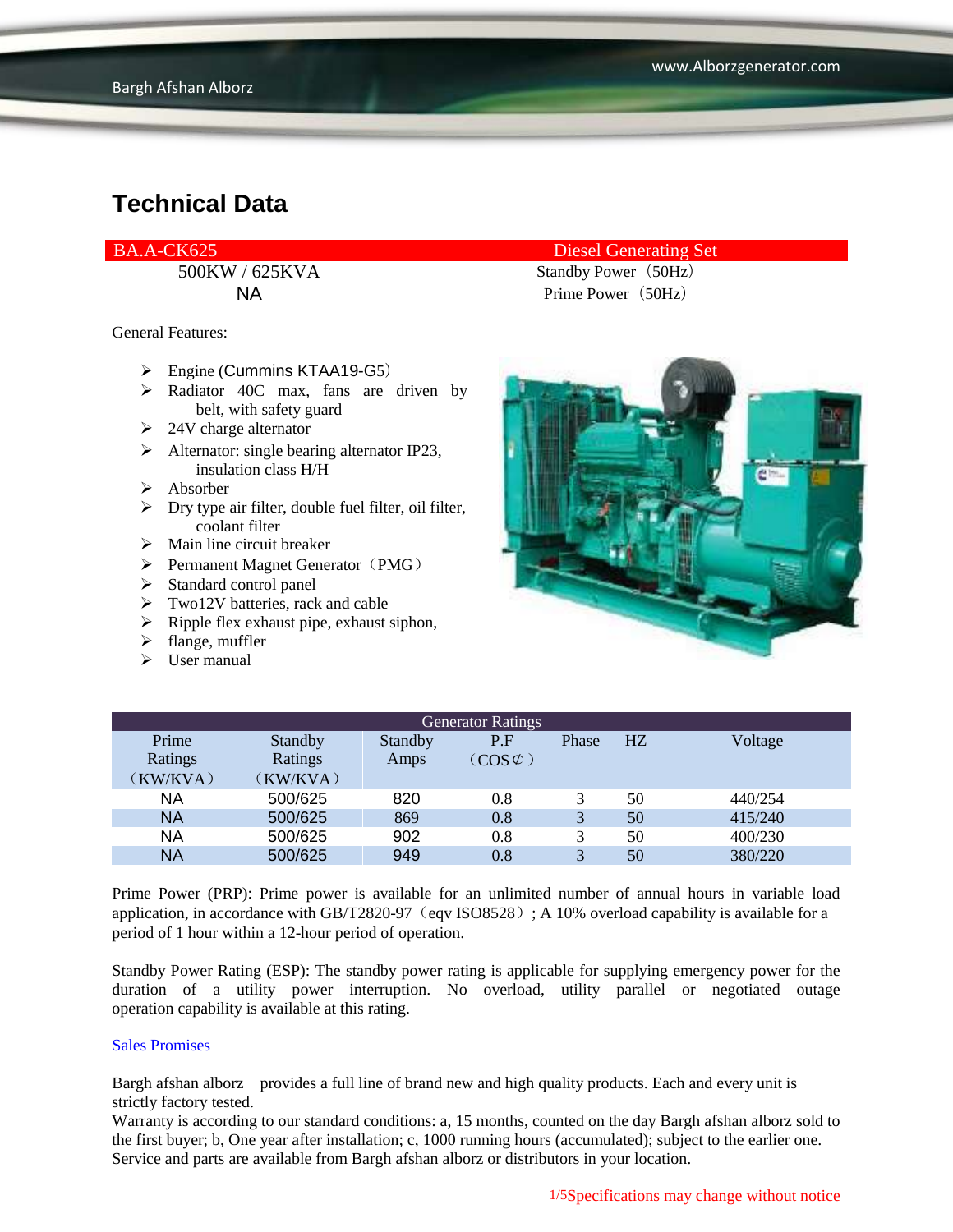| <b>BA.A-CK625</b>                | <b>Diesel Generating Set</b>    |  |  |
|----------------------------------|---------------------------------|--|--|
|                                  | <b>ENGINE DATA</b>              |  |  |
| Manufacturer / Model:            | Cummins KTAA19-G5, 4-cycle      |  |  |
| Air Intake System:               | Turbo, Air/air cooling          |  |  |
| Fuel System:                     | PT type fuel pump, EFC          |  |  |
| <b>Cylinder Arrangement:</b>     | 6 in line                       |  |  |
| Displacement:                    | 18.9L                           |  |  |
| Bore and Stroke:                 | $159*159$ (mm)                  |  |  |
| Compression Ratio:               | 13.5:1                          |  |  |
| Rated RPM:                       | $1500$ rpm                      |  |  |
| Max. Standby Power at Rated RPM: | 500KW/679HP                     |  |  |
| Governor Type:                   | Electronic                      |  |  |
|                                  | <b>Exhaust System</b>           |  |  |
| <b>Exhaust Gas Flow:</b>         | 1855L/s                         |  |  |
| <b>Exhaust Temperature:</b>      | 450°C                           |  |  |
| Max Back Pressure:               | 10kPa                           |  |  |
| Air Intake System                |                                 |  |  |
| Max Intake Restriction:          | 6.23kPa                         |  |  |
| Consumption:                     | 692L/s                          |  |  |
| Air Flow:                        | 10800L/s                        |  |  |
|                                  | <b>Fuel System</b>              |  |  |
| 100% (Prime Power) Load:         | 117 L/h                         |  |  |
| 75% (Prime Power) Load:          |                                 |  |  |
| 50% (Prime Power) Load::         |                                 |  |  |
|                                  | Oil System                      |  |  |
| Total Oil Capacity:              | 50L                             |  |  |
| Oil Consumption:                 | ≤4g/kwh                         |  |  |
| Engine Oil Tank Capacity:        | 38L                             |  |  |
| Oil Pressure at Rated RPM:       | 345-483kPa                      |  |  |
|                                  | <b>Cooling System</b><br>116.5L |  |  |
| <b>Total Coolant Capacity:</b>   |                                 |  |  |
| Thermostat:                      | 82-93°C                         |  |  |
| Max Water Temperature:           | 104°C                           |  |  |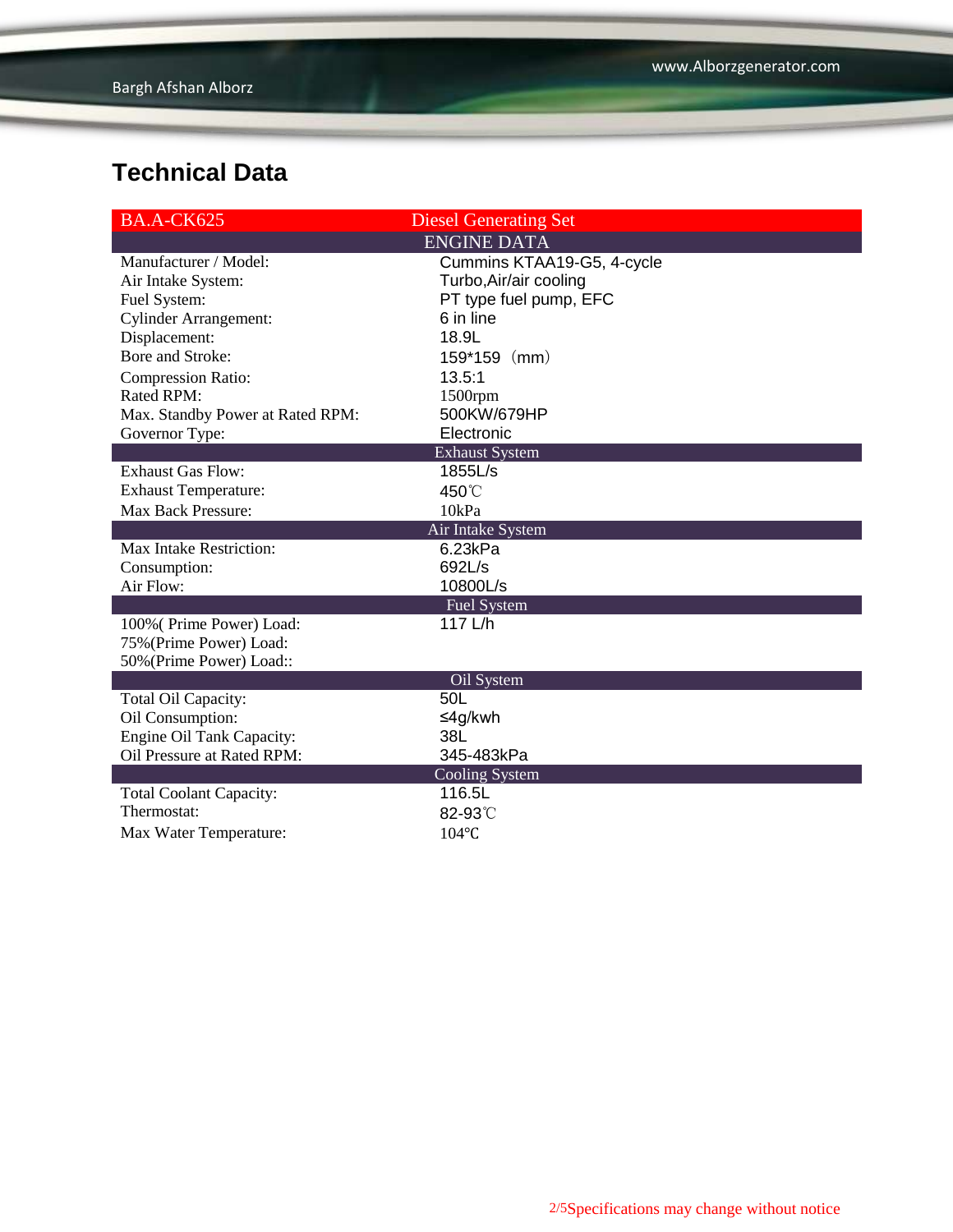| <b>BA.A-CK625</b>                                                                          | <b>Diesel Generating Set</b>             |  |  |  |  |
|--------------------------------------------------------------------------------------------|------------------------------------------|--|--|--|--|
| <b>ALTERNATOR SPECIFICATION</b>                                                            |                                          |  |  |  |  |
|                                                                                            | <b>GENERAL DATA</b>                      |  |  |  |  |
| Compliance with GB755, BS5000, VDE0530, NEMAMG1-22, IED34-1, CSA22.2 and AS1359 standards. |                                          |  |  |  |  |
| <b>Alternator Data</b>                                                                     |                                          |  |  |  |  |
| Number of Phase:                                                                           | 3                                        |  |  |  |  |
| Connecting Type:                                                                           | 3 Phase and 4 Wires, "Y" type connecting |  |  |  |  |
| Number of Bearing:                                                                         | 1                                        |  |  |  |  |
| <b>Power Factor:</b>                                                                       | 0.8                                      |  |  |  |  |
| Protection Grade:                                                                          | IP23                                     |  |  |  |  |
| Altitude:                                                                                  | $\leq$ 1000m                             |  |  |  |  |
| <b>Exciter Type:</b>                                                                       | Brushless, self-exciting                 |  |  |  |  |
| Insulation Class, Temperature Rise:                                                        | H/H                                      |  |  |  |  |
| Telephone Influence Factor (TIF):                                                          | $50$                                     |  |  |  |  |
| THF:                                                                                       | $<$ 2%                                   |  |  |  |  |
| Voltage Regulation, Steady State:                                                          | $\leq \pm 1\%$                           |  |  |  |  |
| <b>Alternator Capacity:</b>                                                                | 625KVA                                   |  |  |  |  |
| <b>Alternator Efficiencies:</b>                                                            | 95.1%                                    |  |  |  |  |
| Air Cooling Flow:                                                                          | 1.035ms/s                                |  |  |  |  |
| <b>GENERATING SET DATA</b>                                                                 |                                          |  |  |  |  |
| Voltage Regulation:                                                                        | $\geq \pm 5\%$                           |  |  |  |  |
| Voltage Regulation, Stead State:                                                           | $\leq \pm 1\%$                           |  |  |  |  |
| Sudden Voltage Warp (100% Sudden Reduce):                                                  | $\leq +25\%$                             |  |  |  |  |
| Sudden Voltage Warp (Sudden Increase):                                                     | $\leq$ -20%                              |  |  |  |  |
| Voltage Stable Time (100% Sudden Reduce):                                                  | $\leq 6S$                                |  |  |  |  |
| Voltage Stable Time (Sudden Increase)                                                      | $\leq 6S$                                |  |  |  |  |
| Frequency Regulation, Stead State:                                                         | $\leq 5\%$                               |  |  |  |  |
| Frequency Waving:                                                                          | ≤0.5%                                    |  |  |  |  |
| Sudden Frequency Warp (100% Sudden Reduce):                                                | $\leq +12\%$                             |  |  |  |  |
| Sudden Frequency Warp (Sudden Increase):                                                   | $\leq$ -10%                              |  |  |  |  |
| Frequency Recovery Time (100% Sudden Reduce):                                              | $\leq$ 5S                                |  |  |  |  |
| Frequency Recovery Time (Sudden Increase):                                                 | $\leq$ 5S                                |  |  |  |  |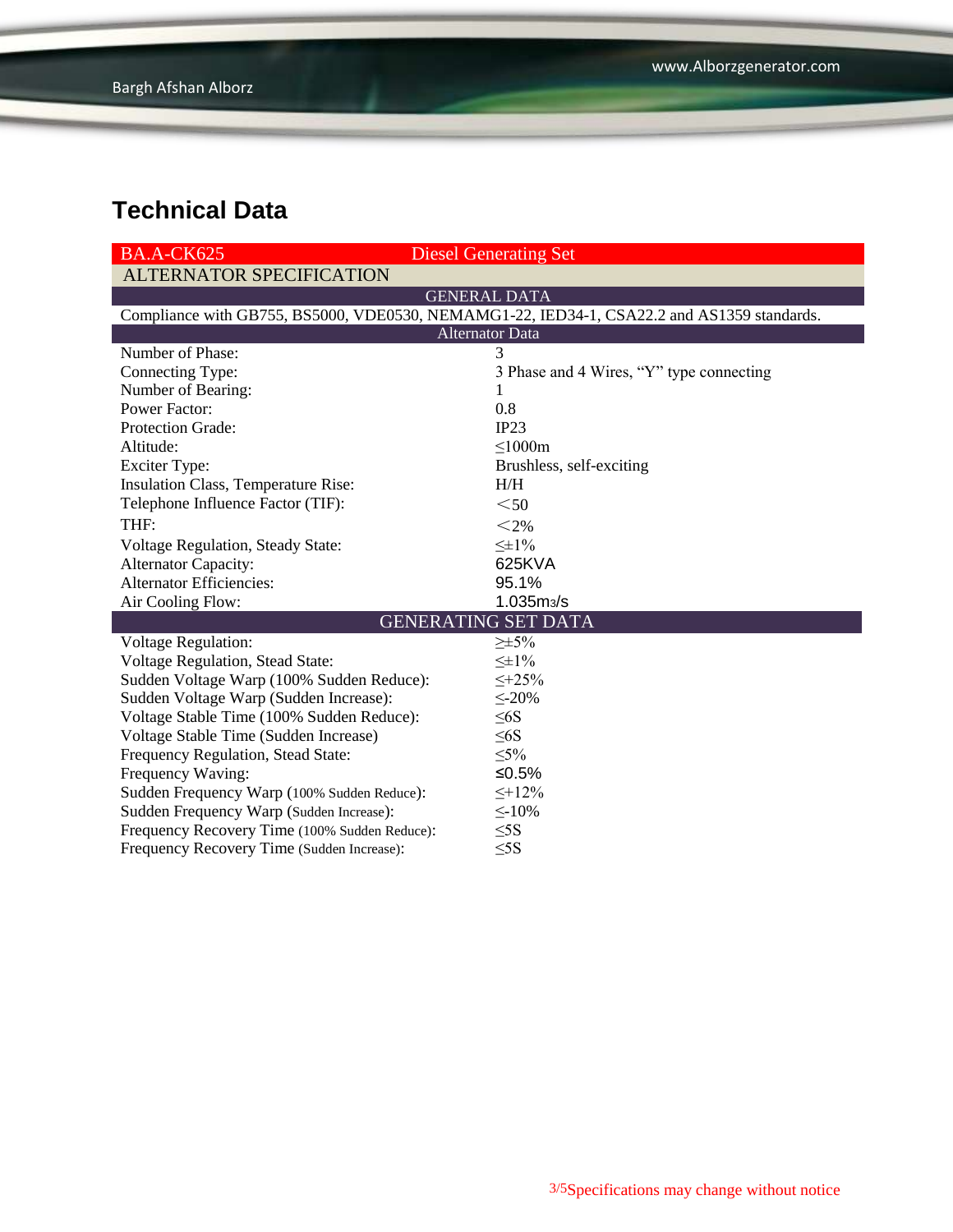| <b>BA.A-CK625</b>             | <b>Diesel Generating Set</b>  |                                   |  |
|-------------------------------|-------------------------------|-----------------------------------|--|
| Options                       |                               |                                   |  |
| Engine                        | Fuel System                   | <b>Control System</b>             |  |
| Heater 2KW & 4KW              | Daily Fuel Tank               | Auto Control Panel                |  |
| Battery Charger 3.5A & 7A     | <b>Base Fuel Tank</b>         | <b>Remote Control Panel</b>       |  |
|                               | <b>Water Separator</b>        | <b>Auto Transfer Switch (ATS)</b> |  |
|                               | <b>Fuel Level Sensor</b>      | <b>Paralleling System</b>         |  |
|                               |                               |                                   |  |
| Anti Condensation Heater      | Rainproof Type                | <b>Engine Parts Drawing List</b>  |  |
| Drop CT (For Paralleling)     | Soundproof Type               | <b>Spare Parts</b>                |  |
|                               | <b>Container Type</b>         |                                   |  |
| Dimension & Weight            |                               |                                   |  |
| <b>Standard Configuration</b> | With Base Fuel Tank           | Soundproof Type                   |  |
| (Open Type)                   |                               |                                   |  |
| Overall Size: 3650 (mm)       | Overall Size: 3650 (mm) *1570 | Overall Size: 5030 (mm)<br>*1860  |  |
| *1570 $(mm)$ *2050 $(mm)$     | $(mm)$ *2050 $(mm)$           | $(mm)$ *2500 $(mm)$               |  |
| Weight: 4500kg                | Weight: 4600kg                | Weight: 6200kg                    |  |